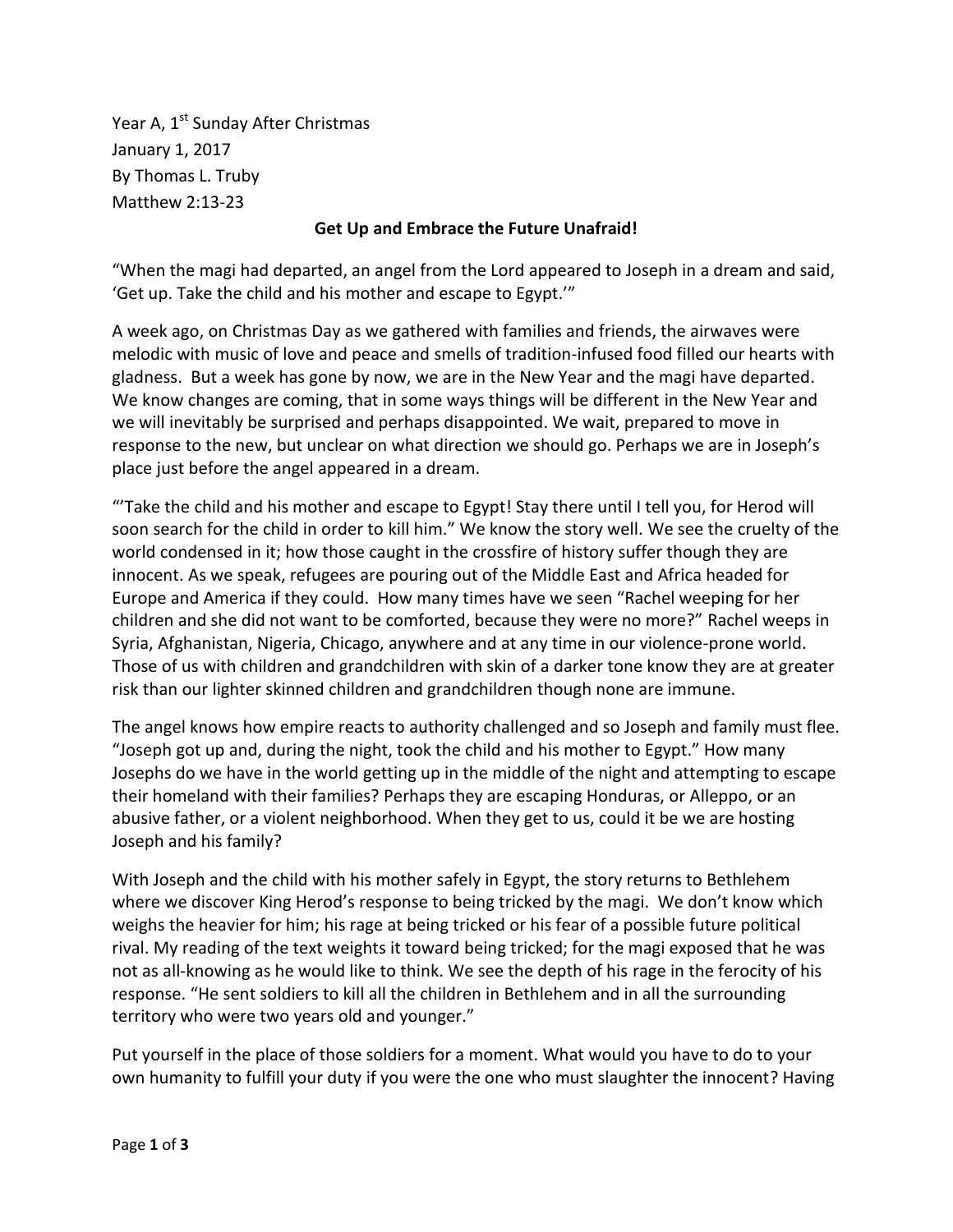done this, how would these soldiers regain their humanity when they returned to civilian life? More than the infant dies when the soldier kills.

Matthew's counter-story to empire again connects what happened in Bethlehem to a deeper story meant to address human vulnerability and human proclivity to participate in horrors like this. He said "This fulfilled the word spoken through Jeremiah the prophet:

## *A voice was heard in Ramah, weeping and much grieving. Rachel weeping for her children, and she did not want to be comforted, because they were no more."*

The scripture force us to see things we would prefer not to see hoping we will see ourselves more clearly. At the same time scripture points toward Jesus as a way out of our mess.

In Matthew, Jesus is the new and more powerful non-violent Moses. Moses' birth was also contested and empire his enemy. At the time of Moses' birth the Hebrew women were to abandon their male babies lest the birth of more little boys, who could grow into warriors, threaten the king. Many of you know the story. Moses' mother puts baby Moses into a water tight basket and floats him on the Nile River as a way of hiding him from empire. The daughter of the king hears the child crying and adopts him into the royal family. She even brings along a wet nurse for the child who happens to be the child's mother. So it is that in a plan that takes years to unfold, the cruel Egyptian emperor is subverted and Moses leads his people out of bandage, the same task Jesus is born to fulfill.

In Matthew the new Moses miraculously escapes death at the hands of empire by going to Egypt. Being in Egypt, he is set to come out of Egypt and save all people just like Moses saved the Hebrews.

All of this suggests God is on the side of the poor and the vulnerable, those who are crushed under the thumb of the powerful and the cruel. Even when it is the darkest, God, through the God-infused human spirit, secretly acts to subvert all that is oppressive.

"He (Joseph, now in Egypt) stayed there until Herod died. This fulfilled what the Lord had spoken through the prophet: I have called my son out of Egypt." Out of the depth of vulnerability and bondage God calls his Son. Matthew wants us to know there is a pattern here. This event in history is part of a redemptive plan that spans centuries and has now reached its culmination in Jesus.

"After King Herod died, an angel from the Lord appeared in a dream to Joseph in Egypt. 'Get up,' the angel said, and take the child and his mother and go to the land of Israel. Those who were trying to kill the child are dead.'" I love the phrase "get up"; take action, get a move on, get going, it's time to go forward in a new way. These are significant times! Do you believe that? The New Year has arrived, the Christmas break is over. It's time to move back to Israel and reclaim the journey toward wholeness there. The gospel of the non-violent Jesus has been hidden in Egypt and it's time for it to return to its homeland. That's what I am about. That's what we are about here in Clarkes. That's what makes our message unique and important